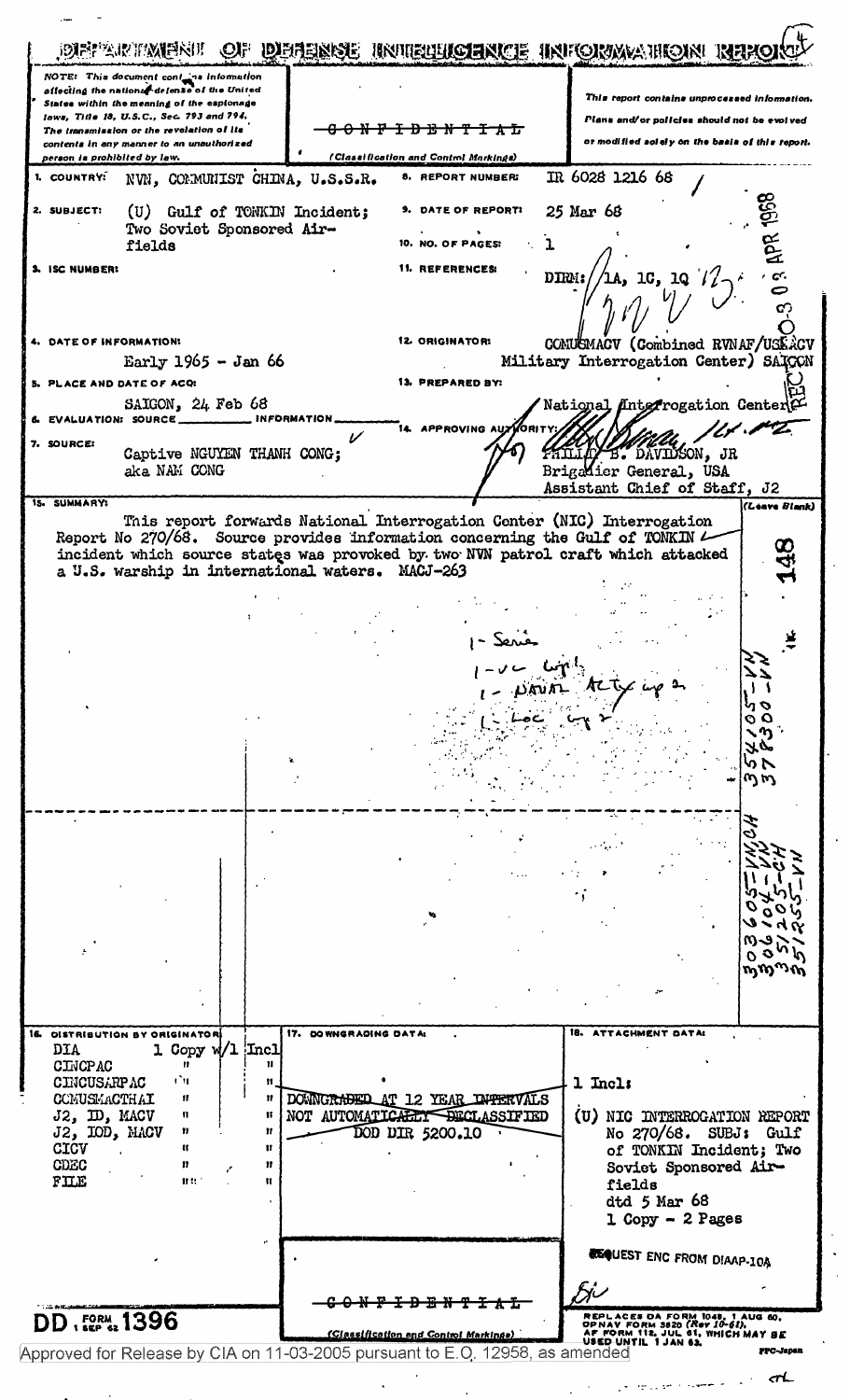$K + W$ <del>D B N Y I A</del>  $\pm$ INTERROGATION REPORT NIC REPORT NO  $\sqrt{270/68}$ NORTH VIETNAM (NVN) **COUNTRY** COMMUNIST CHINA NIC CASE NO 169/6/68  $U_oS_oS_oR_o$ Gulf of TCNKIN Incident; Two DATE OF RÉPORT :  $2/3/68$ **SUBJECT** Soviet Sponsored Airfields NO. OF PAGES  $\mathbf{S}$  $:$  Early 1965 - January 1966 DATE OF INFO REF: CIO Report 091/68 (PIR) DATE AND PLACE  $2\mu$  February 1968 (X-N) OF ACQUISITION : SAIGON, Vietnam The Gulf of TONKIN incident was proved by two OWN patrol craft which attacked a<br>U.S. warship in international waters. Yone Affine NW-patrol craft, crippled in<br>the attack, was towed back into the Gulf of TONKIN by a COMMUNI tion of two more NVN airfields sponsoved by the Soviets in VINH PHUC and THANH HOA Provinces. ATTACHMENTS: CLASSIFICATION DISTRIBUTION: KIN 0 N P I D B N T I A L · US MACV **EXCLUDED FROM AUTOMATIC** . None DOWNGRAPENE AND US EMBASSY (OSA) DECLASSIFICATION  $:121C$  $1.5/3/65$ g riya